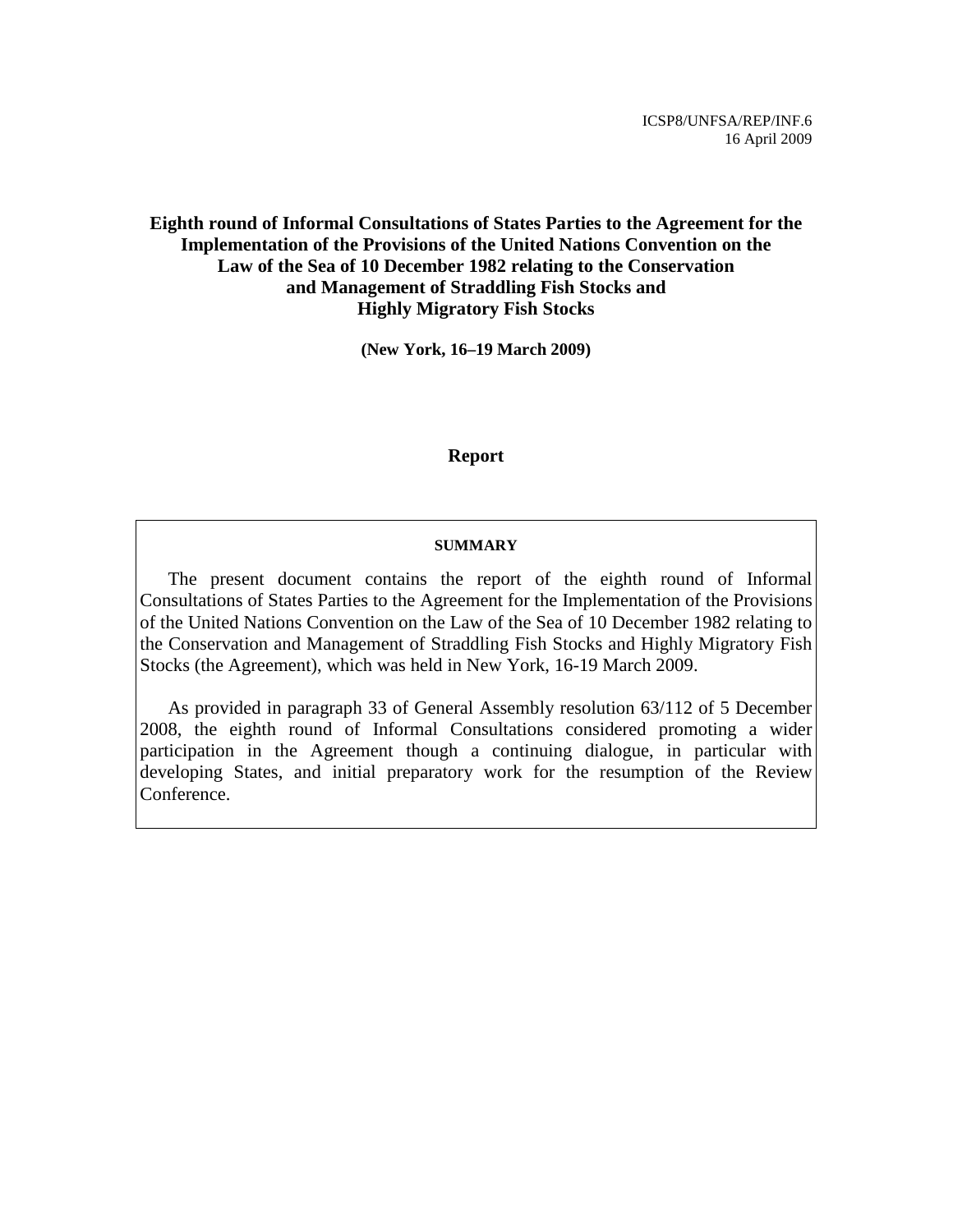| I.    |                                                                         | 3              |
|-------|-------------------------------------------------------------------------|----------------|
| II.   |                                                                         | 3              |
|       | Opening of the eighth round of Informal Consultations<br>A.             | 3              |
|       | <b>B.</b>                                                               | 3              |
|       | $\mathcal{C}$ .                                                         | $\mathfrak{Z}$ |
|       | D.                                                                      | $\overline{4}$ |
|       | Ε.                                                                      | 5              |
| III.  | Continuing dialogue, in particular with developing States, to promote a | 5              |
| IV.   | Initial preparatory work for the resumption of the Review Conference    | 5              |
|       | Issues to be considered in assessing the effectiveness of the<br>A.     | 5              |
|       | (i)                                                                     | 6              |
|       | Institutional and procedural issues<br>(ii)                             | $\tau$         |
| V.    | Consideration of the next round of Informal Consultations of States     | 8              |
| VI.   | Consideration of recommendations to be conveyed by States Parties to    | 8              |
| VII.  |                                                                         | 8              |
| VIII. | Closing of the eighth round of Informal Consultations of States Parties | 9              |
|       |                                                                         | 10             |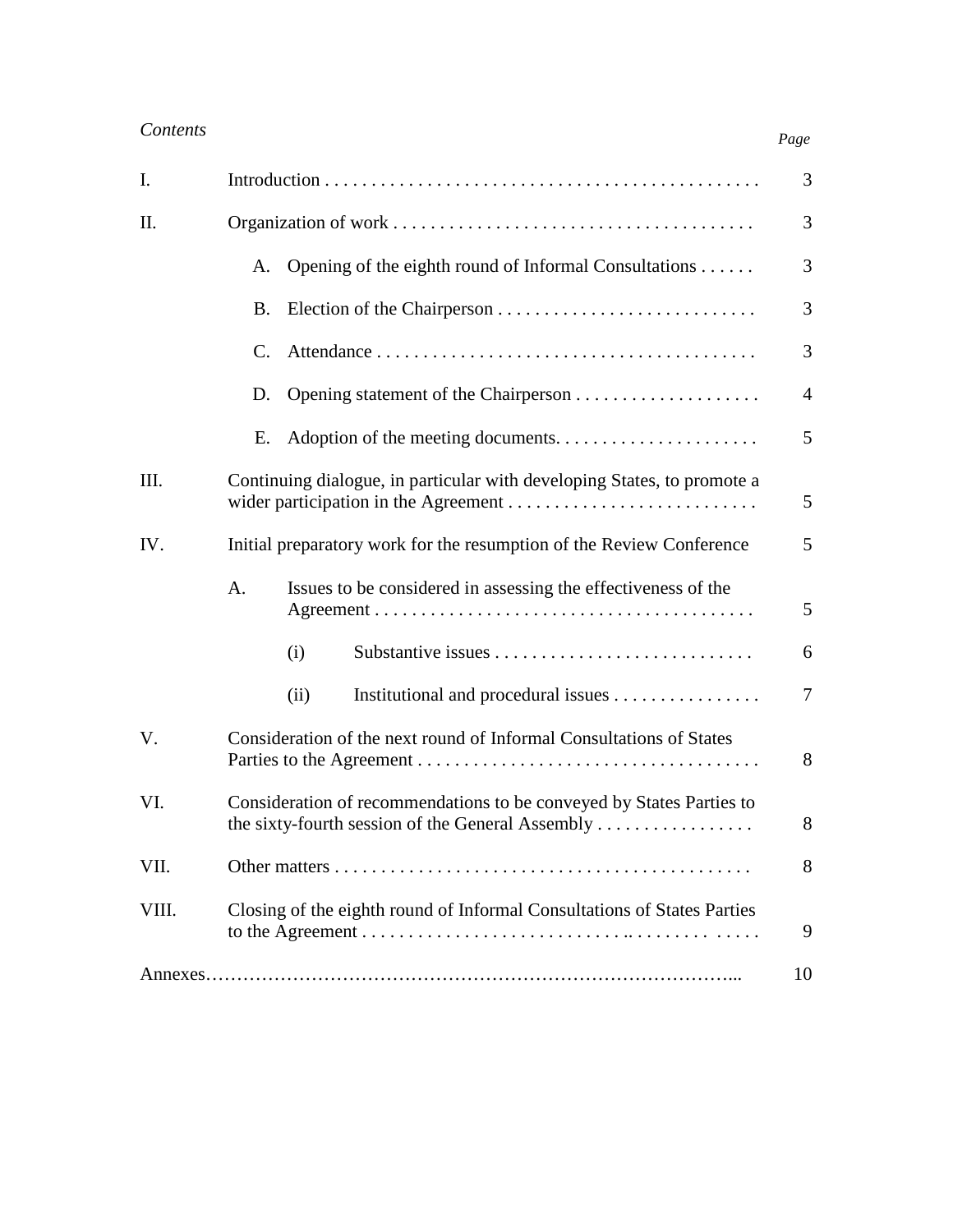## **I. Introduction**

1. Pursuant to paragraph 33 of General Assembly resolution 63/112 of 5 December 2008, an eighth round of Informal Consultations of States Parties to the Agreement for the Implementation of the Provisions of the United Nations Convention on the Law of the Sea of 10 December 1982 relating to the Conservation and Management of Straddling Fish Stocks and Highly Migratory Fish Stocks (the Agreement), was held at United Nations Headquarters, in New York, from 16 to 19 March 2009.

2. The Secretary-General convened the Informal Consultations in order to consider, inter alia, promoting a wider participation in the Agreement through a continuing dialogue, in particular with developing States, and initial preparatory work for the resumption of the Review Conference, and to make any appropriate recommendations to the General Assembly.

# **II. Organization of work**

### **A. Opening of the eighth round of Informal Consultations**

3. The Director of the Division for Ocean Affairs and the Law of the Sea, Mr. Václav Mikulka, opened the eighth round of Informal Consultations of States Parties to the Agreement.

### **B. Election of the Chairperson**

4. The meeting elected Ambassador David Balton, Deputy Assistant Secretary for Oceans and Fisheries in the Bureau of Oceans, Environment and Science, United States Department of State as Chairperson.

## **C. Attendance**

5. Representatives of the following parties attended the eighth round of Informal Consultations: Australia, Austria, Belgium, Brazil, Canada, Costa Rica, Czech Republic, Denmark, Estonia, European Community, Fiji, Finland, France, Germany, Greece, Iceland, India, Iran (Islamic Republic of), Japan, Kenya, Lithuania, Maldives, Marshall Islands, Micronesia (Federated States of), Monaco, Mozambique, Namibia, Nauru, Netherlands, New Zealand, Norway, Papua New Guinea, Poland, Portugal, Republic of Korea, Russian Federation, Saint Lucia, Senegal, Seychelles, Slovenia, South Africa, Spain, Sweden, Trinidad and Tobago, Tuvalu, United Kingdom of Great Britain and Northern Ireland, United States of America and Uruguay.

6. Observers from the following States, United Nations specialized agencies, programmes and bodies, as well as intergovernmental and non-governmental organizations attended the eighth round of Informal Consultations:

(a) States non-parties: Angola, Argentina, Bosnia and Herzegovina, Cape Verde, Chile, China, Colombia, Croatia, Cuba, Djibouti, Ecuador, Egypt, Ghana, Guatemala,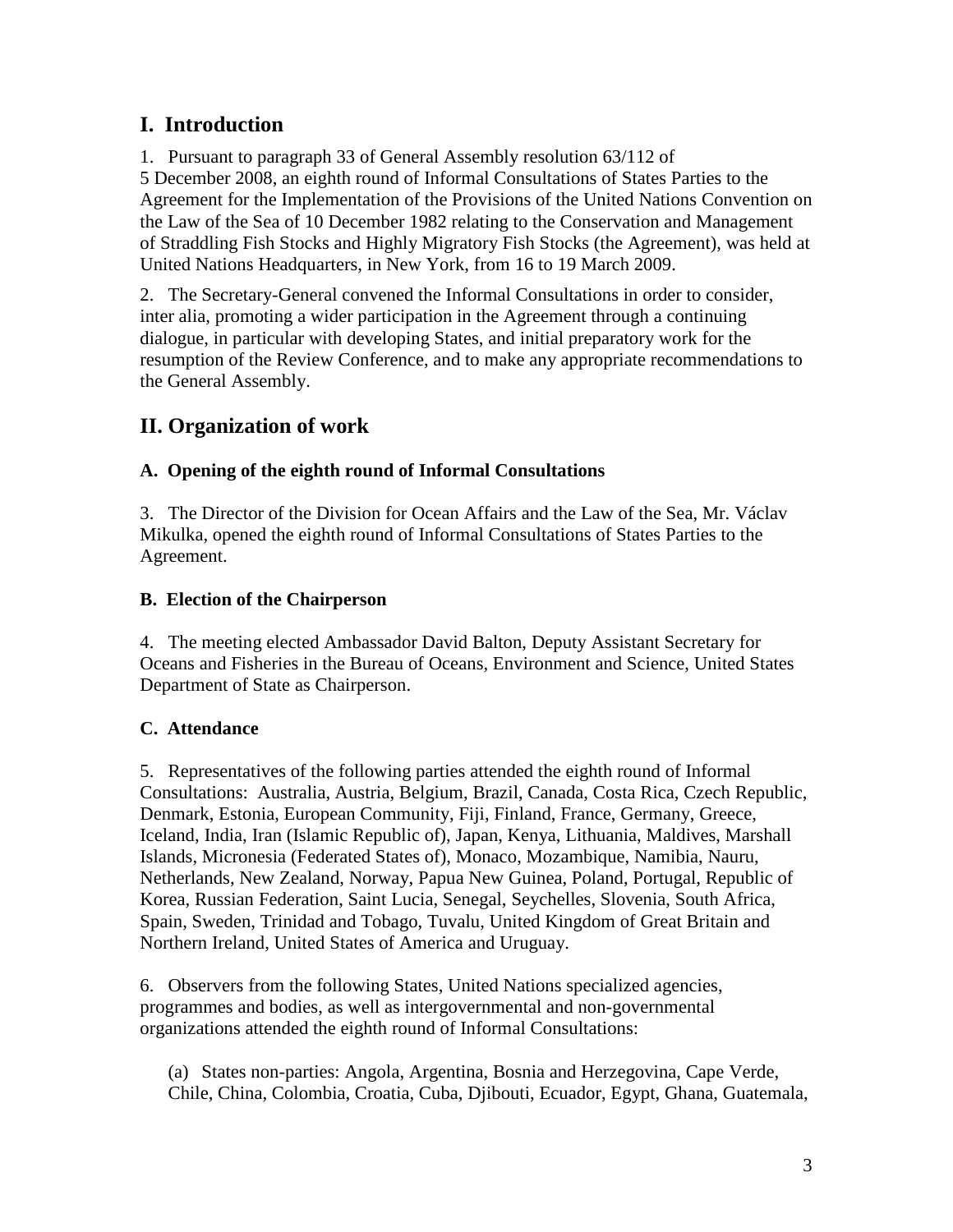Guyana, Indonesia, Iraq, Jamaica, Kuwait, Lesotho, Madagascar, Malaysia, Mauritania, Mexico, Morocco, Nicaragua, Nigeria, Pakistan, Philippines, Singapore, Thailand, Turkey, Venezuela (Bolivarian Republic of) and Viet Nam;

(b) United Nations offices, specialized agencies and related organizations: United Nations Department of Economic and Social Affairs (DESA), Food and Agriculture Organization of the United Nations (FAO), World Bank, and World Trade Organization (WTO);

(c) Subregional and regional fisheries management organizations and arrangements (RFMO/As): Inter-American Tropical Tuna Commission (IATTC), International Commission for the Conservation of Atlantic Tunas (ICCAT), North East Atlantic Fisheries Commission (NEAFC), Northwest Atlantic Fisheries Organization (NAFO), Pacific Islands Forum Fisheries Agency (FFA), Permanent Commission for the South Pacific (CPPS) and the Western and Central Pacific Fisheries Commission (WCPFC);

(d) Other intergovernmental organizations: Asian African Legal Consultative Organization (AALCO) and the International Union for Conservation of Nature and Natural Resources (IUCN); and

(e) Non-governmental organizations: Advisory Committee on Protection of the Sea (ACOPS), Marine Stewardship Council (MSC) and the Natural Resources Defense Council (NRDC).

### **D. Opening statement of the Chairperson**

7. In his opening statement, the Chairperson highlighted previous significant accomplishments of the Informal Consultations, including the establishment of the Part VII Assistance Fund, the approval of revisions to the Terms of Reference of the Part VII Assistance Fund, and preparations for the Review Conference held in May 2006, which produced an ambitious set of recommendations. He also congratulated the seven new States Parties to the Agreement since the seventh round of Informal Consultations held in 2008 (Palau, Oman, Hungary, Slovakia, Mozambique, Panama and Tuvalu), which brought the total number of parties to 75, including the European Community (EC).

8. In addition, the Chairperson highlighted examples of recent developments and initiatives relating to the Agreement, including efforts by RFMO/As to undertake performance reviews, the adoption by RFMO/As of new or stronger measures to combat illegal, unreported and unregulated (IUU) fishing, the negotiations under the auspices of FAO to create a legally-binding instrument on port State measures to prevent, deter and eliminate IUU fishing, the work of FAO to establish a global record of fishing vessels and to develop criteria to assess the performance of flag States, and the organization by the European Union of the second meeting of the five tuna RFMOs to be held in San Sebastian, Spain, in June 2009.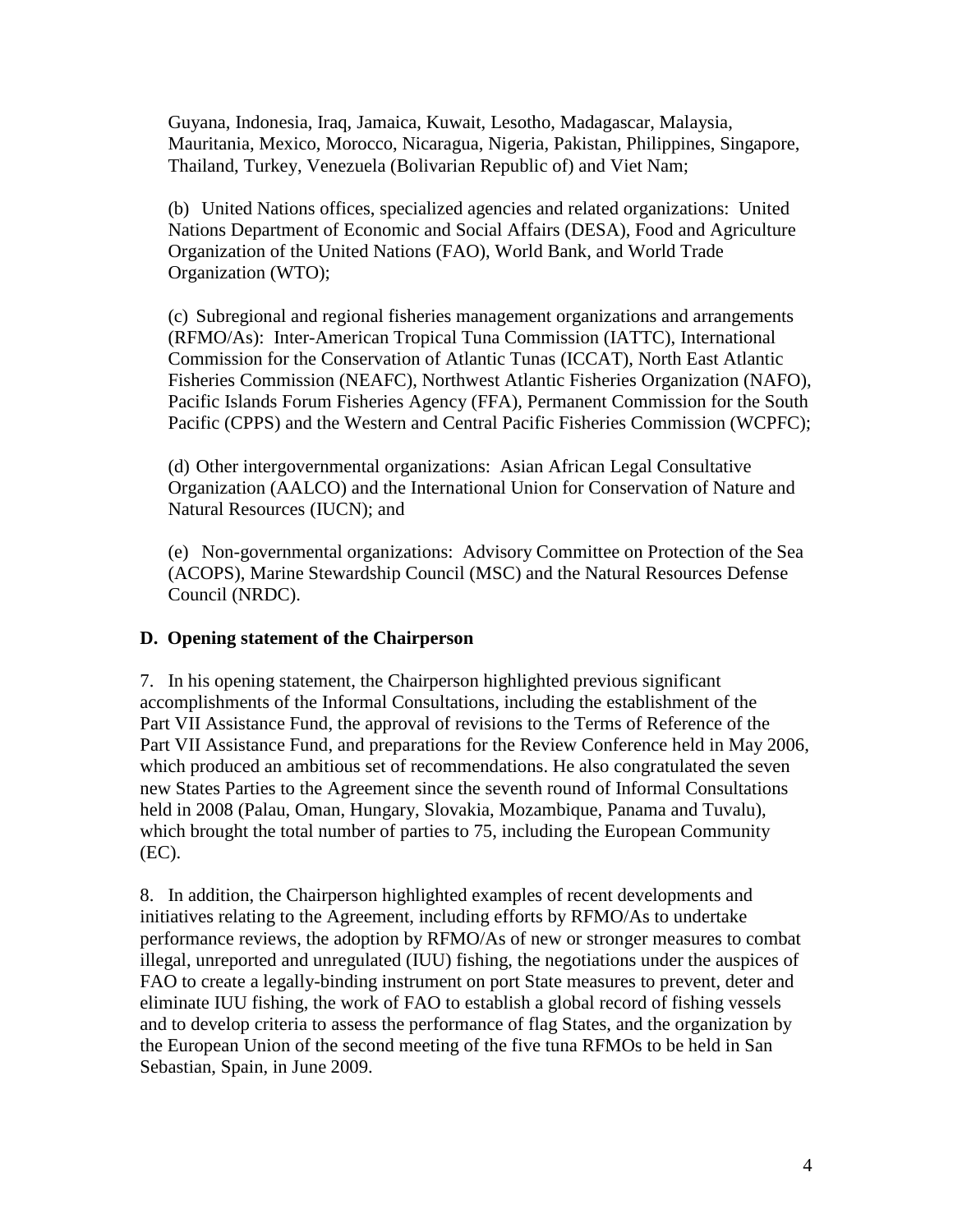### **E. Adoption of the meeting documents**

9. The Informal Consultations considered the provisional agenda of the meeting, and adopted it as proposed (see Annex I). The Informal Consultations also adopted, as proposed, the draft programme of work and the revised draft organization of work of the continuing dialogue to promote a wider participation in the Agreement.

### **III. Continuing dialogue, in particular with developing States, to promote a wider participation in the Agreement**

10. The Informal Consultations appointed Mr. Joji Morishita, Counsellor, Resources Management Department, Fisheries Agency, Japan, as Moderator of the continuing dialogue to promote a wider participation in the Agreement. The plenary session of the Informal Consultations was suspended until the conclusion of the continuing dialogue on Tuesday, 17 March 2009.

11. The Continuing Dialogue was structured into the following five segments, with each segment entailing a panel presentation and a general discussion among participants: (1) Promoting a wider participation in the Agreement; (2) Relationship between the Agreement and the United Nations Convention on the Law of the Sea (UNCLOS), as well as other international instruments; (3) Capacity-building; (4) Compatibility of conservation and management measures; and (5) Cooperation in enforcement and port State measures. In order to facilitate the discussions in the third segment, a compilation prepared by the Secretariat was circulated (ICSP8/UNFSA/INF.4), which contained a list of sources of financial assistance and other available vehicles for assistance that could be accessed by developing States to increase their capacity in the conservation and management of fishery resources, and information on the needs of developing States with regard to capacity-building and assistance in the conservation and management of straddling fish stocks and highly migratory fish stocks.

12. The Moderator provided a brief oral summary of the continuing dialogue at the resumed plenary session and stated that the continuing dialogue had initiated an important process to increase participation in the Agreement, which will continue in other forums. The Moderator reported that participants had engaged in fruitful discussions and had developed a deeper understanding of the various perspectives that affect promoting a wider participation in the Agreement (see Annex II, Summary).

### **IV. Initial preparatory work for the resumption of the Review Conference**

#### **A. Issues to be considered in assessing the effectiveness of the Agreement**

13. The Chairperson recalled that the Review Conference would resume in 2010 and noted that this year's Informal Consultations would provide an initial opportunity for delegations to consider substantive and procedural aspects of the resumed Review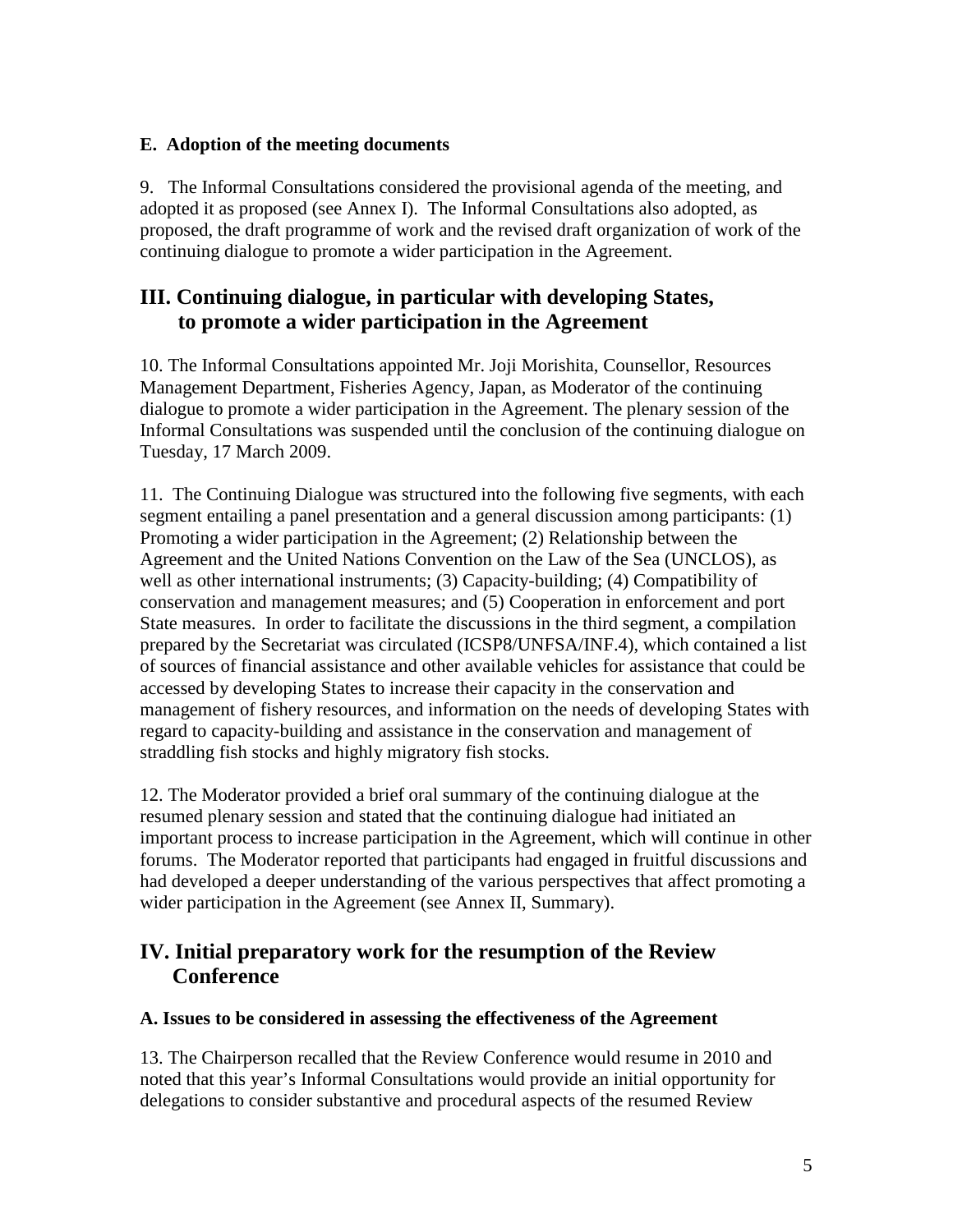Conference. The ninth round of Informal Consultations in 2010 would serve as the preparatory meeting for the resumed Review Conference.

### **(i) Substantive issues**

14. The Chairperson reminded delegations that the initial session of the Review Conference in 2006 had taken a comprehensive approach and had reviewed the Agreement by dividing issues into four clusters (conservation and management of stocks; mechanisms for international cooperation and non-members; monitoring, control and surveillance and compliance and enforcement; and developing States and non-parties). The Chairperson requested delegations to consider the scope of the review to be undertaken at the resumed Review Conference, and whether there was still general agreement that the Agreement should not be amended.

15. Many delegations supported taking a similarly comprehensive approach in assessing the effectiveness of the Agreement in securing the conservation and management of straddling fish stocks and highly migratory fish stocks through reviewing the implementation of the recommendations of the initial session of the Review Conference and building upon those recommendations. Several delegations indicated that the resumed Review Conference could review implementation of the 2006 recommendations but then also consider several specific issues that would benefit from more focused discussions, such as: (i) issues relating to developing States (e.g. consideration of current forms and types of assistance, improving implementation of Part VII of the Agreement, increasing fishing opportunities for developing States, and expanding the scope of the assistance available through the Part VII Assistance Fund); (ii) issues relating to conservation and management measures (e.g. status and sustainability of fish stocks, making use of the best scientific evidence available, broader use of the precautionary approach and ecosystems approaches, compatibility of measures, and addressing discards, overcapacity and subsidies); (iii) compliance and enforcement issues (e.g. flag State performance, port State measures, market State issues, IUU fishing, and capacitybuilding); and (iv) institutional issues (e.g. performance reviews of RFMO/As, and improving functioning and accountability of RFMO/As).

16. It was noted that deciding on a small set of specific issues may not be achievable, given the various interests. On the other hand, consideration of a large number of specific issues would essentially be akin to taking the comprehensive approach used at the initial session of the Review Conference. In addition, particular issues could emerge naturally during the discussion. In light of this, some delegations were hesitant to agree on a set of specific issues in advance of the resumed Review Conference.

17. Delegations also considered the nature of the report of the Secretary-General to be submitted to the resumed Review Conference and emphasized the need for updated information on the status of relevant fish stocks in order to facilitate the review. It was considered important for the report to contain updated information from FAO according to the best available scientific data. There was also an exchange of views regarding the scope of the report and whether it should consider stocks that fell within the scope of the Agreement, or stocks that were also the subject of recommendations of the initial session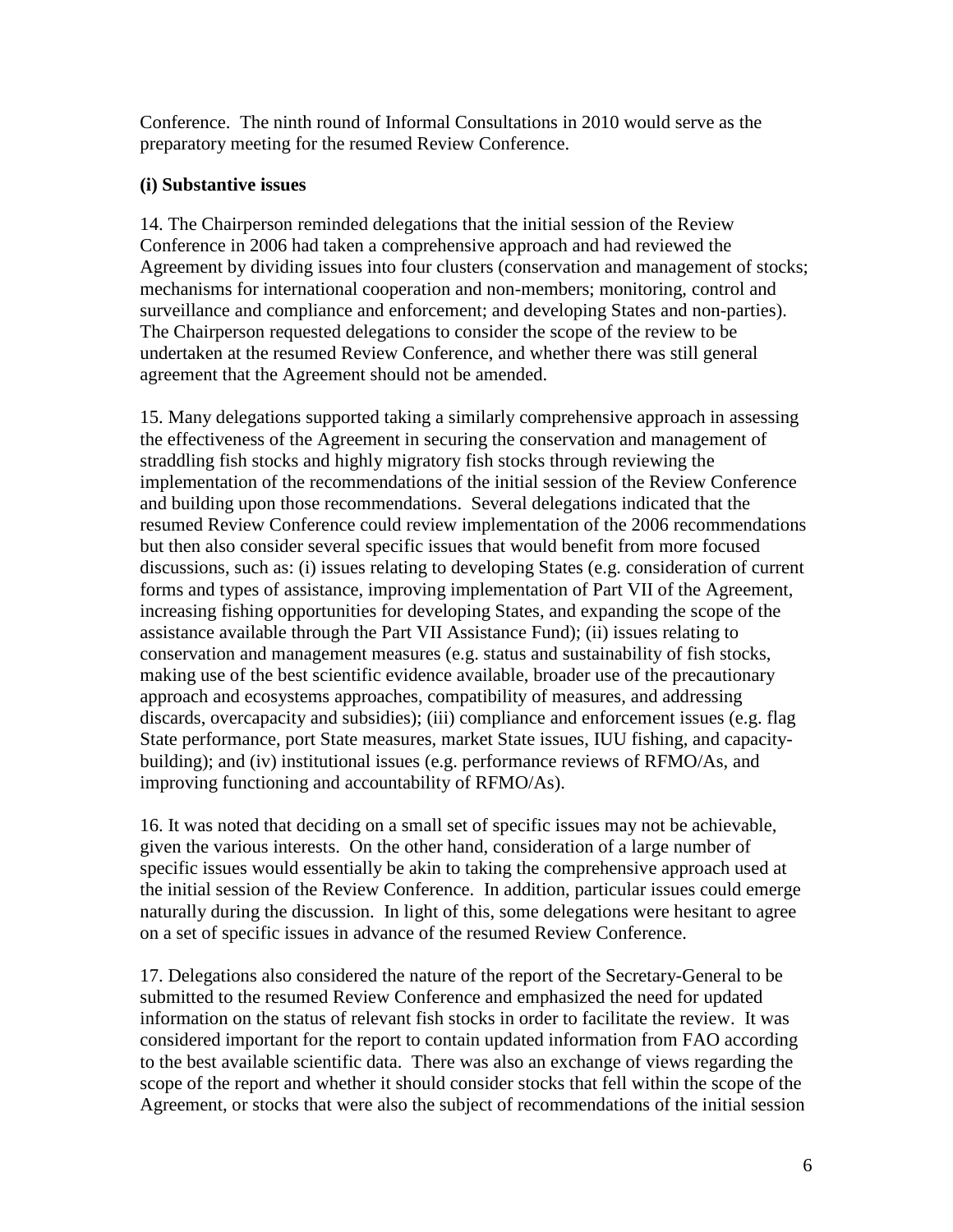of the 2006 Review Conference. Some delegates emphasized the need for information on other activities that affected fish stocks and on the distribution of stocks based on habitat and benthic topography. It was also suggested that a more analytical and diagnostic approach should be taken to the updated comprehensive report and that it would be important to provide information on the specific needs of developing States concerning the implementation of the Agreement.

18. Most delegations expressed the view that the resumed Review Conference should focus on implementation of the Agreement and not on possible amendments to the Agreement. It was noted that the resumed Review Conference did not have a mandate to amend the Agreement. Satisfaction was expressed over the balance achieved in the Agreement, and it was noted that procedures for amendment of the Agreement could be invoked at any time by States Parties. It was emphasized that discussion on amendments to the Agreement could also delay ongoing negotiations to establish new regional fisheries organizations and arrangements based on the Agreement. Some other delegations noted that the mandate of the Review Conference left open the possibility of considering revisions to the Agreement and indicated that this possibility should remain open in view of the need to increase participation in the Agreement.

### **(ii) Institutional and procedural issues**

19. The Chairperson recommended that the general approach to procedure taken during the initial session of the Review Conference in 2006 should continue at the resumed Review Conference in 2010. It was recalled that the rules of procedure had remained provisional during the initial session of the Review Conference with the understanding that the meeting would only proceed to the formal adoption of the rules of procedure if necessary. The Chairperson requested delegates to consider the timeline and programme of work and provisional agenda for the resumed Review Conference, as well as recommendations to the General Assembly concerning the next round of Informal Consultations.

20. Many delegations emphasized that the resumed Review Conference was a resumption of the initial session of the Review Conference and it was not necessary to revisit procedural issues that had been resolved, in particular, the provisional rules of procedure. Concern was expressed regarding how the resumed Review Conference would operate with regard to the standing of participants, in accordance with article 36 of the Agreement. It was noted that the initial session of the Review Conference had proceeded on a consensus basis with participation on an equal footing and the hope was expressed that the resumed Review Conference would continue to work on this basis.

21. There was widespread agreement that the ninth round of Informal Consultations of States Parties to the Agreement (ICSP-9) should focus primarily on preparations for the resumed Review Conference. Some delegations suggested that ICSP-9 could also address other issues of importance, such as serving as a forum for an initial discussion on the status of stocks. Other delegations indicated that the meeting should remain focused and limited in duration.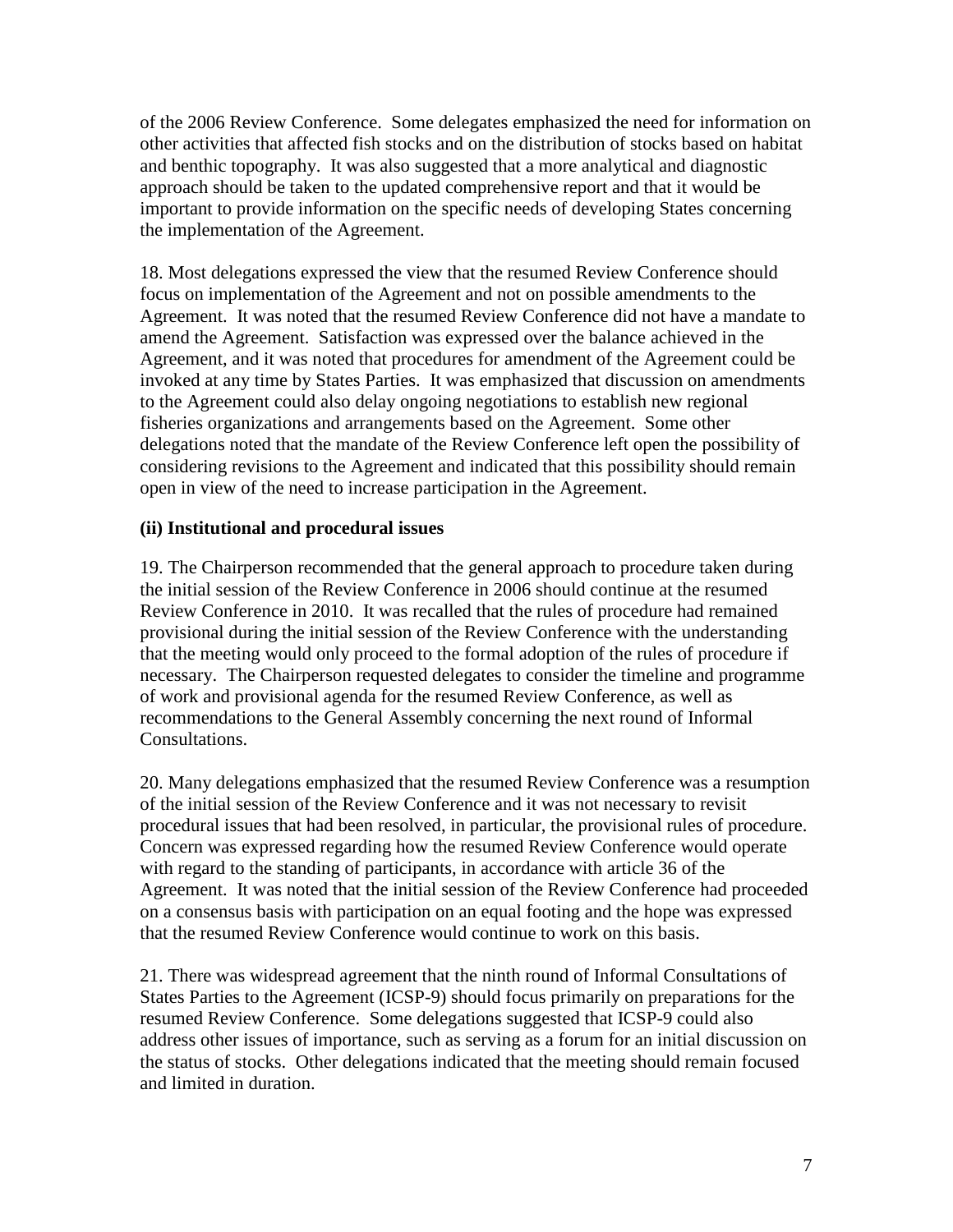22. Regarding the updated comprehensive report of the Secretary-General to the resumed Review Conference, delegations indicated that it would be useful for the Division to prepare and distribute a questionnaire to all States to facilitate the preparation of the report. It was noted that while completing the questionnaire was not mandatory, it was highly desired so the report could be as comprehensive as possible. It was also suggested that the Division could prepare the draft provisional agenda and draft organization of work for the resumed Review Conference. The Division was also requested to determine whether the tentative dates for ICSP-9 and the resumed Review Conference conflicted with any other significant fisheries meetings.

23. Delegations agreed to meet in an open and informal drafting group to prepare a timeline and programme of work for the resumption of the Review Conference, which was presented to the plenary on Thursday, 19 March, and agreed to with some modifications (see Annex III).

## **V. Consideration of the next round of Informal Consultations of States Parties to the Agreement**

24. Delegations agreed that the ninth round of Informal Consultations of States Parties to the Agreement would be held in 2010 for two days and would focus primarily on preparations for the resumed Review Conference in 2010.

## **VI. Consideration of recommendations to be conveyed by States Parties to the sixty-fourth session of the General Assembly**

25. The eighth round of the Informal Consultations of States Parties to the United Nations Fish Stocks Agreement agreed to recommend to the General Assembly the following courses of action, in accordance with the agreed timeline and programme of work:

(i) to request the Secretary-General to convene a ninth round of Informal Consultations of States Parties to the Agreement for a duration of two days to serve primarily as a preparatory meeting for the resumed Review Conference; and

(ii) to request the Secretary-General, in preparing, in cooperation with FAO, the updated comprehensive report referred to in paragraph 32 of General Assembly resolution 63/112, to take into account the specific guidance proposed by the eighth round of Informal Consultations of States Parties to the Agreement, and to request that an advance unedited version of the report be made available, in accordance with past practice, on the Division's website.

# **VII. Other matters**

26. Statements were made by Vanuatu, on behalf of the Pacific Island Forum members, and by Papua New Guinea, on behalf of the member States to the 1982 Nauru Agreement Concerning Cooperation in the Management of Fisheries of Common Concern (the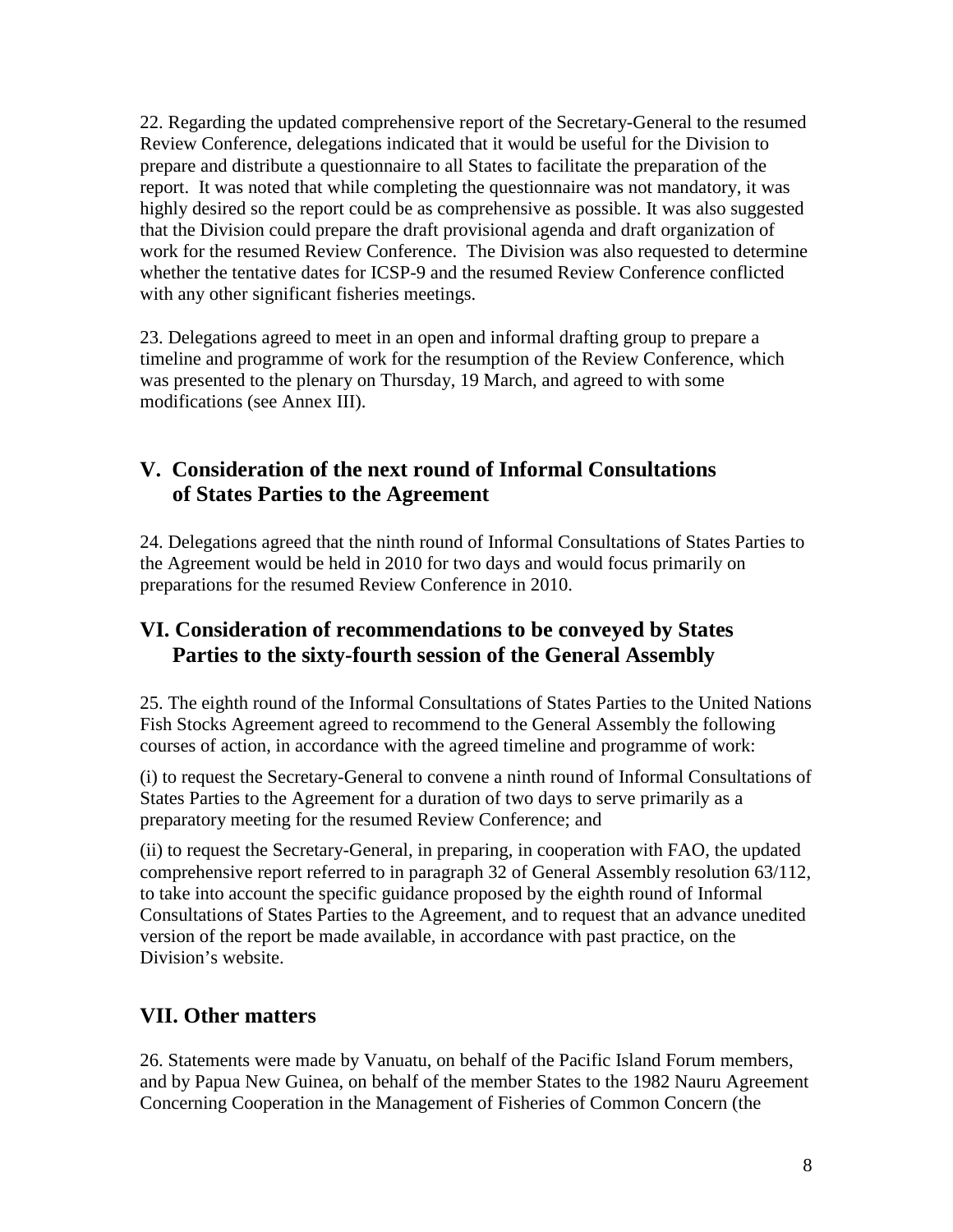Nauru Agreement). Vanuatu recalled the role of the Forum as a comprehensive framework for fisheries management in the region and reaffirmed the Vava'u Declaration on Pacific Fisheries Resources: Our Fish, Our Future. Papua New Guinea highlighted recent developments in the management of transboundary fisheries in the Pacific Islands region.

### **VIII. Closing of the eighth round of Informal Consultations of States Parties to the Agreement**

27. The Chairperson closed the meeting with a request for States and RFMOs to provide responses by the end of April 2009 to the questionnaire circulated by the Division concerning action taken to give effect to paragraphs 83 to 90 of General Assembly resolution 61/105, so that such information could be taken into account in the preparation of the report of the Secretary-General for the sixty-fourth session of the General Assembly.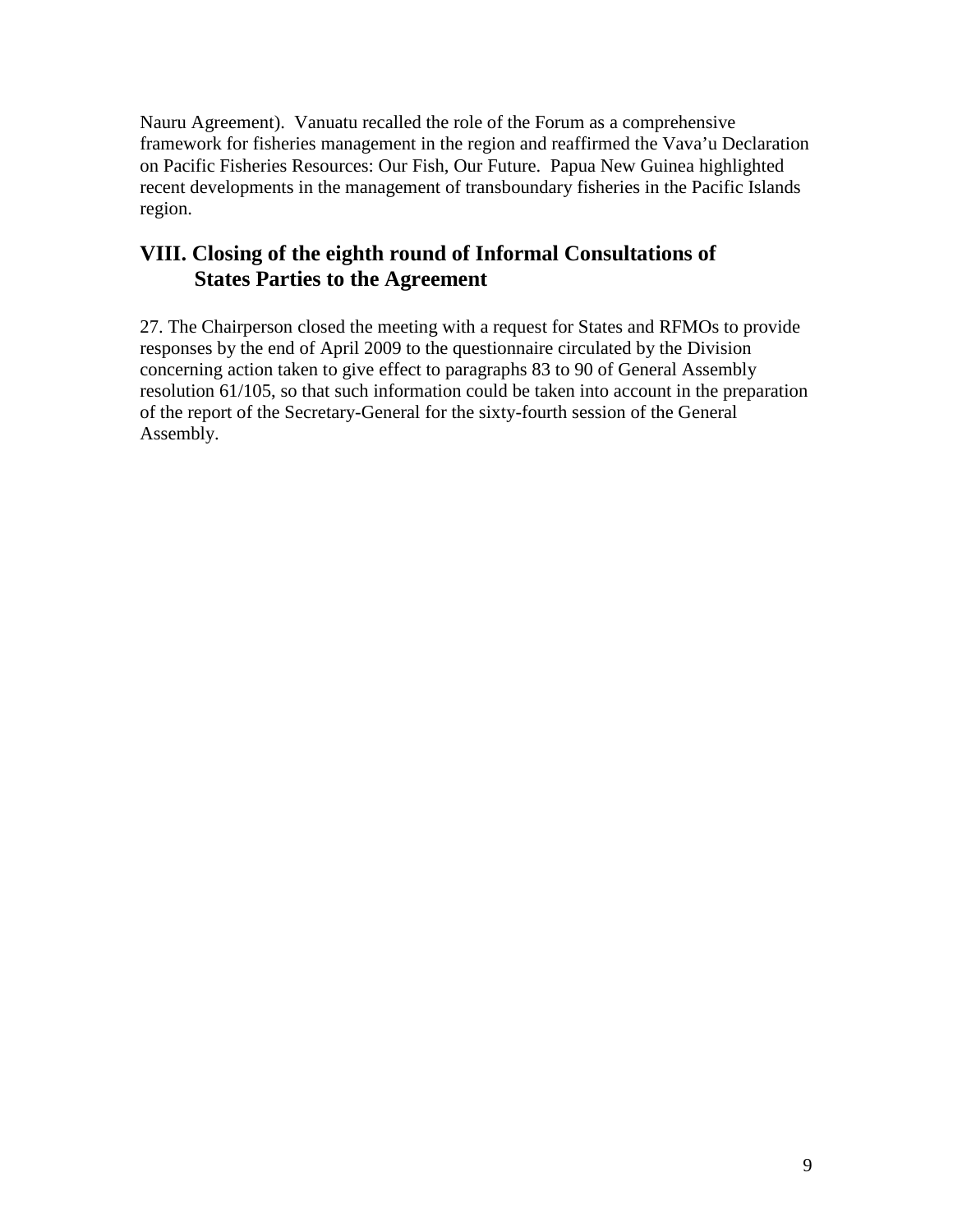#### **ANNEX I**



**Eighth round of Informal Consultations of States Parties to the Agreement for the Implementation of the Provisions of the United Nations Convention on the Law of the Sea of 10 December 1982 relating to the Conservation and Management of Straddling Fish Stocks and Highly Migratory Fish Stocks (the Agreement)** 

#### **Agenda**

**16-19 March 2009 United Nations, New York** 

- 1. Opening of the eighth round of Informal Consultations by the Representative of the Secretary-General.
- 2. Election of the Chairperson.
- 3. Adoption of the agenda.
- 4. Organization of work.
- 5. Continuing dialogue, in particular with developing States, to promote a wider participation in the Agreement.
- 6. Initial preparatory work for the resumption of the Review Conference:
	- a. Issues to be considered in assessing the effectiveness of the Agreement.
	- (i) Substantive issues;
	- (ii) Institutional and procedural issues.
- 7. Consideration of the next round of Informal Consultations of the States Parties to the Agreement.
- 8. Consideration of recommendation(s) to be conveyed by States Parties to the sixty-fourth session of the General Assembly.
- 9. Other matters.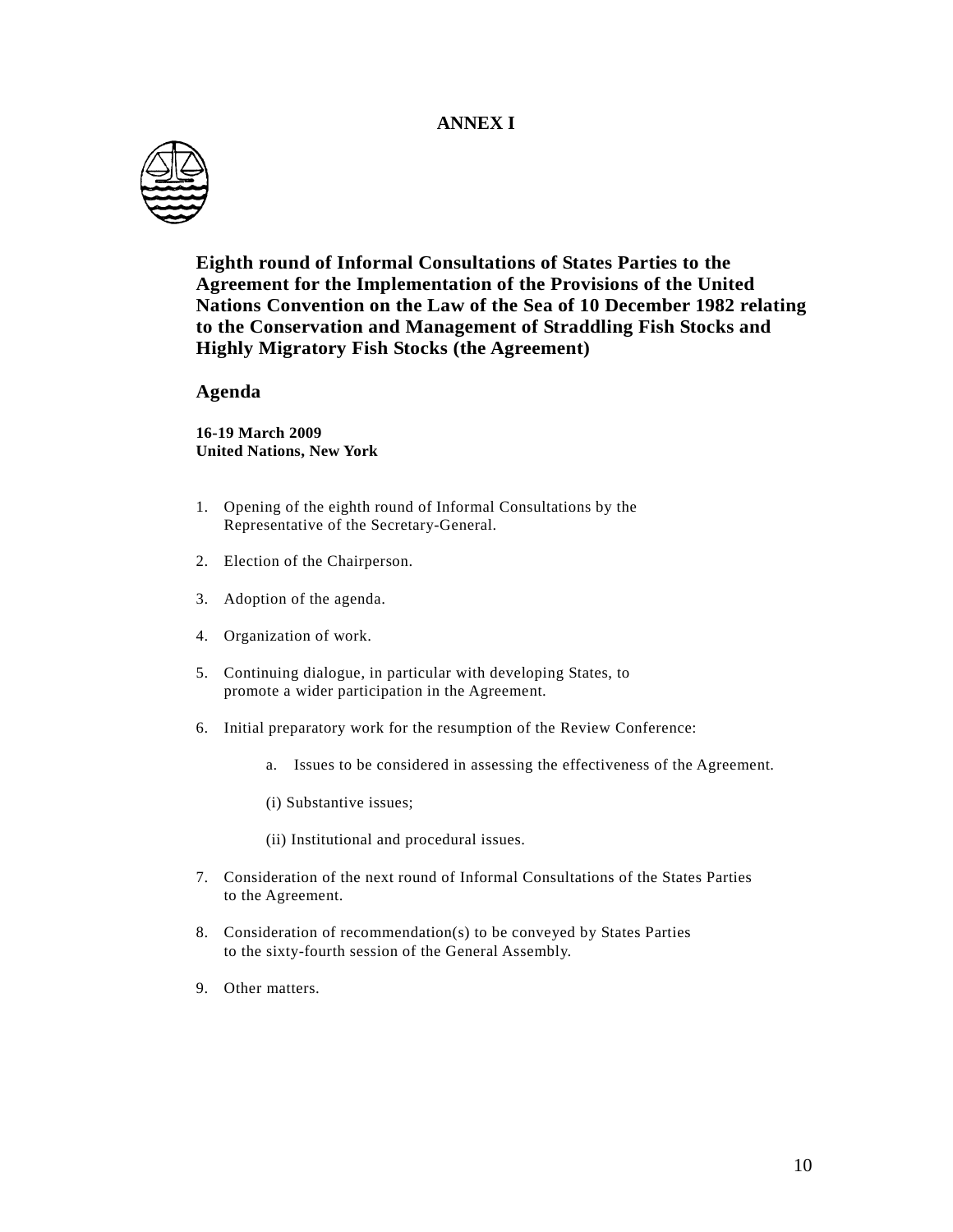### **ANNEX II**

### **Summary of the Moderator of the continuing dialogue to promote a wider participation in the Agreement**

1. The continuing dialogue provided delegates with an opportunity for a frank discussion on how to increase participation in the Agreement. It was structured in five segments, each introduced by a presentation of an expert followed by an open discussion amongst participants.

### **Segments one (Promoting a wider participation in the Agreement) and two (Relationship between the Agreement and the Convention, as well as other relevant international instruments)**

2. Dr. Erik Molenaar (Netherlands Institute for the Law of the Sea), made a presentation featuring information on the background and purpose of the Agreement, an analysis of the current participation in the Agreement, and consideration of the benefits to States in becoming a party to the Agreement.

3. Participants highlighted the importance of the Agreement as a norm-setting instrument in international fisheries law and environmental law, noting its influence on the review of the mandates of existing RFMO/As, the ongoing negotiations for the establishment of new regional fisheries organizations and arrangements, and the performance review processes of a number of RFMO/As. General support was expressed for the Agreement and the balance it achieved between the interests of States. Its provisions, in particular articles 5 and 6, were considered of key importance for establishing general principles for the conservation and management of fisheries resources. It was noted that the implementation of General Assembly resolution 61/105 could provide an important test case for assessing the implementation of articles 5 and 6 of the Agreement.

4. Some delegates noted that participation in the Agreement was growing at a promising rate, with 17 States becoming parties since the first session of the Review Conference in 2006. Increased participation of developing coastal States in the Agreement was welcomed. However, the view was expressed that greater participation should be sought, including amongst developing coastal States, in order to reach universality. It was noted that wider participation in the Agreement would further the ability of the international community to manage and conserve fisheries resources in a sustainable manner.

5. A number of participants called for greater awareness-raising and information-sharing regarding the importance of, and the benefits of participation in, the Agreement. Such benefits included global acceptance of the norms and principles in the Agreement and the Convention and the creation of a consistent approach to conservation and management, facilitating participation in RFMO/As, increasing fishing opportunities for States within RFMO/As, access to the dispute resolution mechanisms contained in the Agreement, and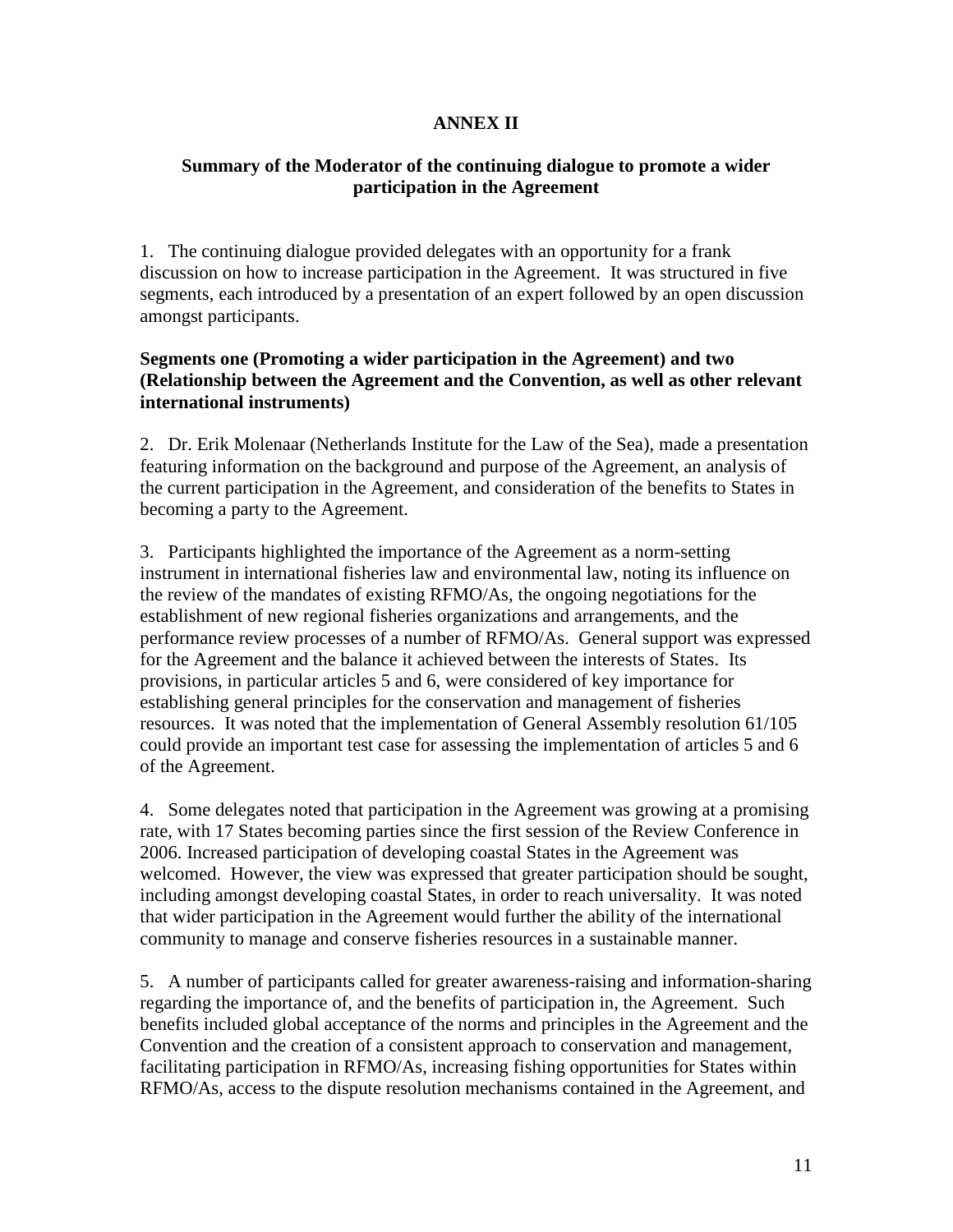access to capacity-building assistance, both from the Assistance Fund established under Part VII of the Agreement and bilateral sources. Some participants noted that participation in the Agreement could demonstrate that a State was a "responsible fishing State", whether as a coastal, flag, port or market State. The view was expressed that the international fishing community had to demonstrate, by a wider participation in the Agreement, that it could adequately manage fisheries, or alternative non-fishery mechanisms would be contemplated.

6. It was noted that, besides lack of capacity, there were various reasons why States had not become parties to the Agreement, including political and legal reasons. Efforts had to be made to explain the practical benefits of participation in the Agreement to national legislatures, including by a cost-benefit analysis. In this context, weaknesses in the fisheries administration in some developing States were highlighted.

7. Some participants noted that other instruments were relevant to sustainable fisheries and some States non-parties emphasized that regional structures were flexible and achieved the aim of conservation and sustainable use of fisheries resources.

8. Ambassador Satya N. Nandan (Fiji) made a presentation on the relationship between the Agreement and the Convention, which explained how the provisions of the Convention regarding the conservation and management of marine living resources were implemented and further developed in the Agreement. It was noted that participation in the Agreement would assist States in implementing the provisions of the Convention.

### **Segment three (Capacity-building)**

9. Mr. Fábio Hazin (Director of the Federal Rural University of Pernambuco State, Department of Fisheries and Aquaculture, Brazil), identified needs of developing States for assistance in the conservation and management of straddling fish stocks and highly migratory fish stocks; Mr. Terje Lobach (Senior Advisor, Directorate of Fisheries, Norway), addressed bilateral assistance to developing States, with particular reference to the experience of Norway; and Mr. David Doulman (Senior Fishery Liaison Officer, International Institutions and Liaison Service, Fisheries and Aquaculture Economics and Policy Division, FAO), focused on the activities of FAO concerning human resource development to support fisheries management and implementation of international instruments.

10. During the discussions, participants highlighted that increasing the capacity of developing States in respect of fisheries management was an important aspect of promoting a wider participation in the Agreement. One participant suggested that there was a need to approach those States non-parties who would benefit from becoming a party to the Agreement by having their capacity-building needs addressed.

11. One participant observed that some States were not familiar with the Agreement or the Part VII Assistance Fund, and there was a need for a strategy to raise awareness. It was noted that regional organizations could play a role in this regard, and some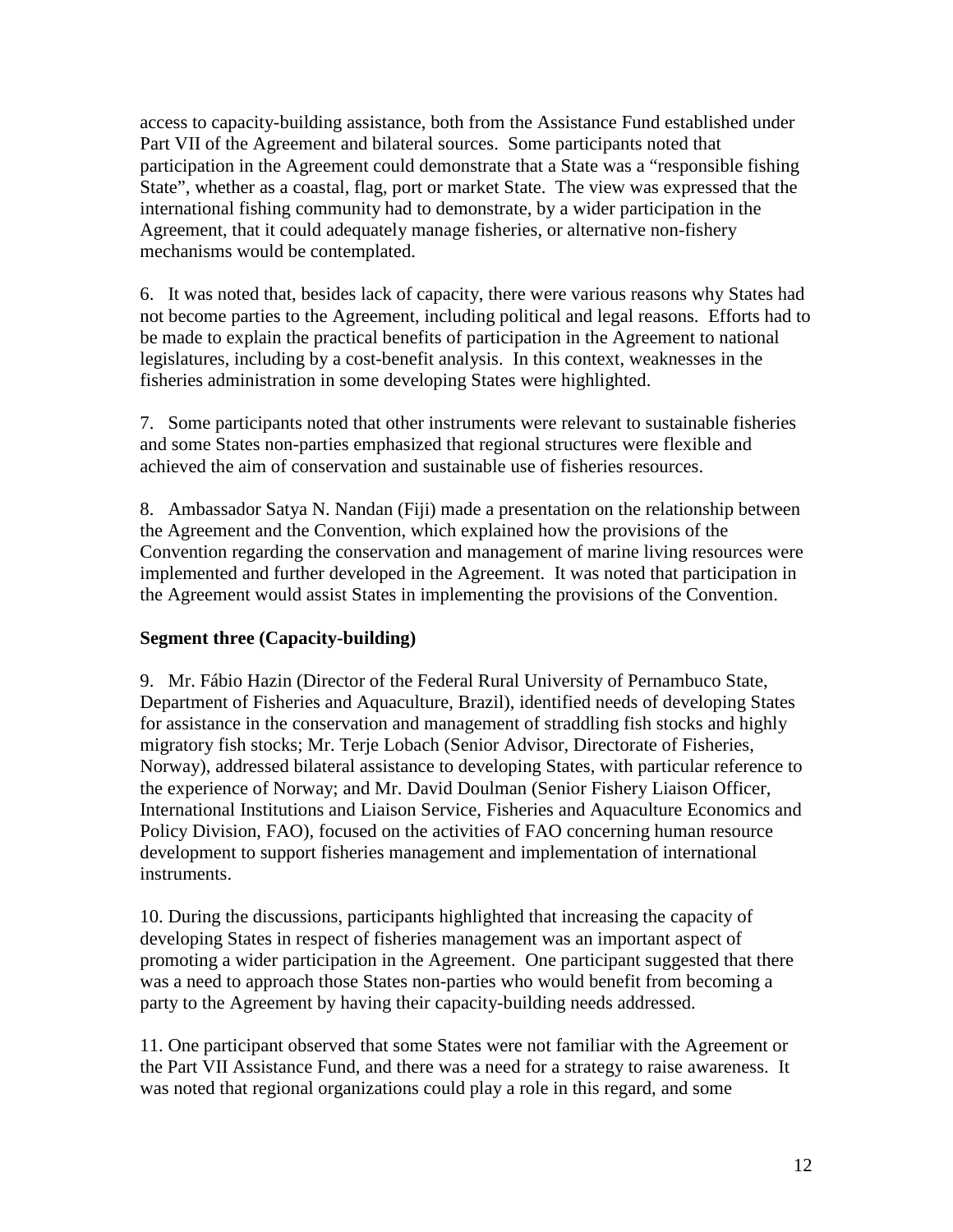participants stated that the benefits of participation in the Agreement needed to be better identified and communicated.

12. A number of participants emphasized that there must be real and practical advantages for developing States to participate in the Agreement, particularly through exploitation of fishery resources in areas under national jurisdiction and on the high seas. In this context, capacity-building to enhance fishing fleets and the need for developing States to participate on an equal footing in high seas fisheries regulated by RFMO/As were emphasized. It was noted that capacity-building should support the aspirations of developing States and respect sovereign rights, while recognize the need to ensure sustainable development, particularly in view of current levels of fishing effort. One participant emphasized the benefit of the provision in the Agreement regarding participatory rights for new members and participants in RFMO/As, although it was noted that implementation could be improved.

13. Participants also drew attention to the need for further progress in the implementation of Part VII of the Agreement by developed States. It was noted that developing States Parties could be persistent actors in lobbying for assistance under Part VII. Many participants noted the need to develop a strategy for matching the capacity-building needs of developing States with sources of assistance. Participants welcomed the compilation prepared by the Secretariat on sources of available assistance for developing States and the needs of developing States for capacity-building and assistance. One participant proposed that it should be kept up-to-date by the Secretariat.

14. The view was expressed that further information was required regarding the sources of assistance that might be accessed by developing States. It was noted that assistance was demand-based and that the cost-benefit analysis of providing assistance was important. It was also suggested that donors should be proactive and raise awareness on the assistance available to developing States. Some participants considered that there was a need to consider new approaches to delivering assistance, for example, through regional approaches, access to non-traditional sources of funding, and pooling of funds. One participant offered to provide assistance by making research vessels and scientists available.

15. There was also a need for better information regarding the specific needs of developing States. One delegation proposed that it would be helpful to obtain this information, including priorities for capacity-building, in advance of the resumed Review Conference. Another participant suggested that the issue of capacity-building needs could be considered by the FAO Committee on Fisheries.

16. Some participants noted that transfer of technology was an essential form of cooperation with developing States. One participant stated that, with regard to implementation of the Agreement, developing States required more assistance in the regulation of fishing effort. Other identified needs included resources to hire qualified staff, funds to establish a regional monitoring, control and surveillance network, training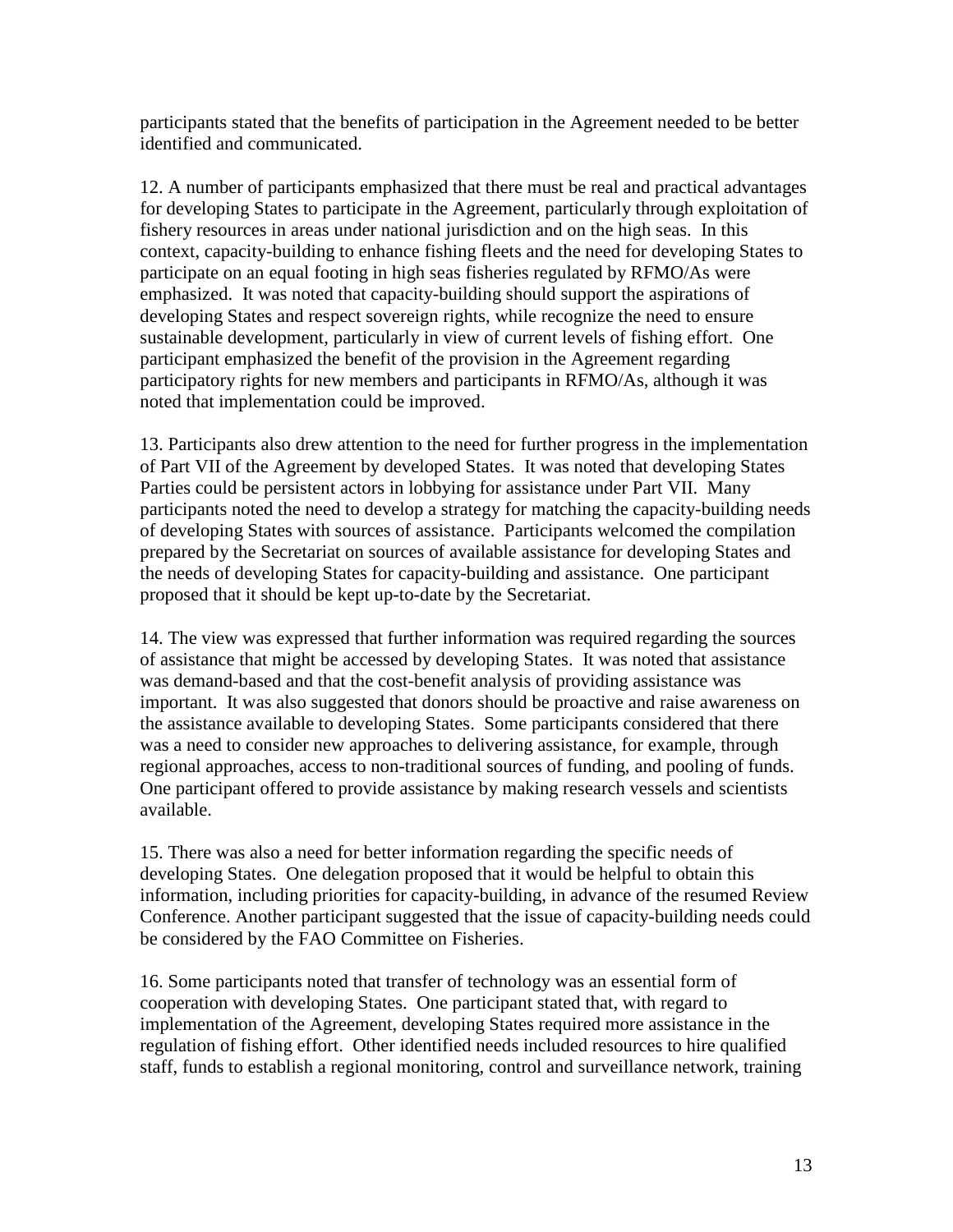for staff to carry out stock assessments and research, and financial management training for small-scale fishers.

17. Participants welcomed the increasing use of the Part VII Assistance Fund to fund capacity-building projects as well as participation of developing States in meetings. It was noted that the Terms of Reference allowed RFMO/As to apply for assistance on behalf of developing States Parties. One participant called for more information to be made available on how to access the Fund and on the assistance provided by the Fund.

18. The representative of FAO advised that the balance of the Assistance Fund was approximately US\$425,000, but it would be significantly reduced once anticipated requests for assistance were funded in 2009. It was noted that the applications for assistance were received mostly from one region. One participant called for more contributions to the Assistance Fund.

### **Segment four (Compatibility of conservation and management measures)**

19. Dr. Johanne Fischer (Executive Secretary of the Northwest Atlantic Fisheries Organization), made a presentation on the experience of NAFO in addressing the compatibility of measures for straddling fish stocks, and also provided information on the IUU vessel list established by NAFO, including the procedures for inclusion of a vessel in the list and the related consequences. Mr. Driss Meski (Executive Secretary of the International Commission for the Conservation of Atlantic Tunas), discussed compatibility from the perspective of a RFMO responsible for the management of highly migratory fish stocks. The panellists also provided information regarding the objection procedure in respect of conservation and management measures in each RFMO.

20. Participants observed that compatibility was an important cornerstone of the Agreement and was based on the duty of cooperation. It was noted that article 7 represents a careful balance of interests and does not alter the balance struck by UNCLOS. It only requires coastal States and States fishing on the high seas to mutually take into account the measures they have adopted, respectively, and does not require those measures to be identical. Some participants noted that article 7 contained "constructive ambiguity" and that there were different interpretations of the article.

21. One participant noted the general agreement that compatibility of conservation and management measures established for the high seas and adopted for areas under national jurisdiction was necessary, but emphasized that the real issue was how to achieve compatibility, either through RFMO/As or direct cooperation. The view was expressed that article 7 was an attempt to put forward some rules to achieve compatibility, but that different approaches were needed for different stocks.

22. In terms of application, some participants stated that it was important to focus on the application of article 7 at a regional level, in particular through RFMOs. One participant noted that compatibility clauses were included in the conventions of most RFMOs, and on this basis, members of RFMOs that were not States Parties to the Agreement were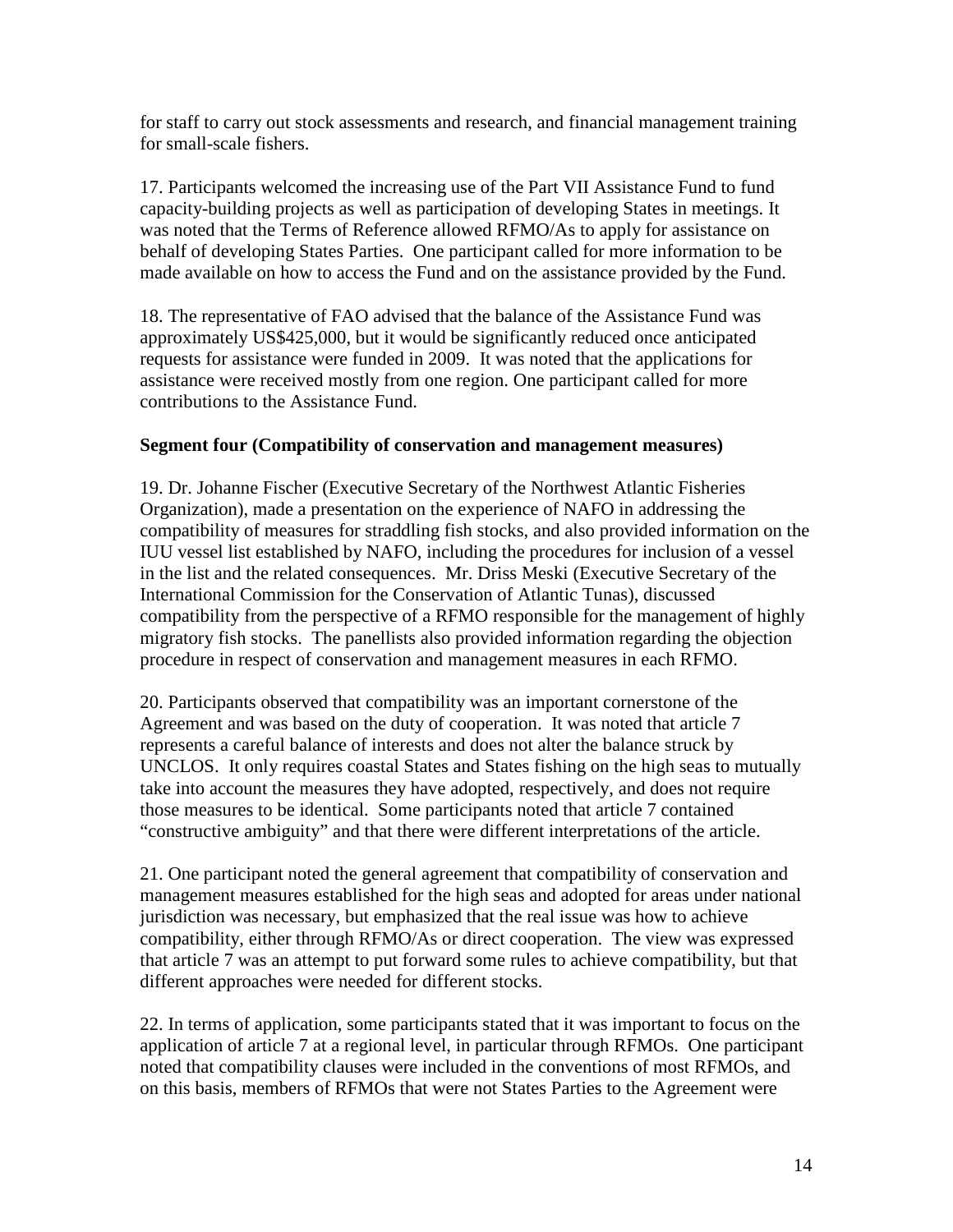encouraged to consider participating in the Agreement. Another participant suggested that the application of article 7 could have more meaning in the context of straddling fish stocks, as the management of highly migratory fish stocks required conservation and management measures throughout the entire range of the stocks.

23. A number of States Parties noted their satisfaction with the application of article 7 and it was noted that article 7 did not force RFMOs to take particular measures. It was observed that, at a practical level, members of RFMOs had achieved compatibility through cooperation and RFMOs had adopted conservation and management measures that conserved resources and also respected the rights of coastal States. It was also noted that decision making systems of RFMOs, including dispute settlement mechanisms, were important in securing compatibility, while guarding the rights and interests of both coastal and fishing States. Some delegates highlighted the efforts of participants in the negotiations to establish the SPRFMO to address compatibility issues in respect of the management of the relevant stocks.

24. One participant stated that scientific evidence was an important consideration in achieving compatibility, which was recognized in article 7. In some cases, measures had been adopted by RFMOs that were not based on the best scientific evidence and could not be said to be compatible.

25. Some participants noted legal and political concerns regarding article 7. One participant expressed the view that article 7 was not clear in terms of implementation of the requirement of compatibility. For a number of States non-parties, the regional mechanisms for conservation and management of stocks were important and it was emphasized that these States participated actively in RFMOs and were responsible fishing States. Some participants emphasized that regional agreements provided the solution to compatibility issues. It was also suggested that solutions could be found in article 5 of the Agreement. The need for political will to adopt compatible measures was emphasized and it was suggested that issues relating to article 7 should be discussed during the resumed Review Conference.

### **Segment five (Cooperation in enforcement and port State measures)**

26. Ambassador Satya N. Nandan (Chairman of the Western and Central Pacific Fisheries Commission), provided information on the experience of WCPFC with respect to high seas boarding and inspection, and Mr. Kjartan Hoydal (Secretary of the North East Atlantic Fisheries Commission) described the experience of NEAFC in the use of port State measures.

27. A number of participants highlighted the importance of the boarding and inspection provisions in articles 21 and 22 of the Agreement, which were considered to implement the duty of States to cooperate in the conservation and management of high seas fishery resources contained in UNCLOS. It was noted that implementation of these provisions in some RFMOs had contributed to a reduction in IUU fishing. The practical experiences of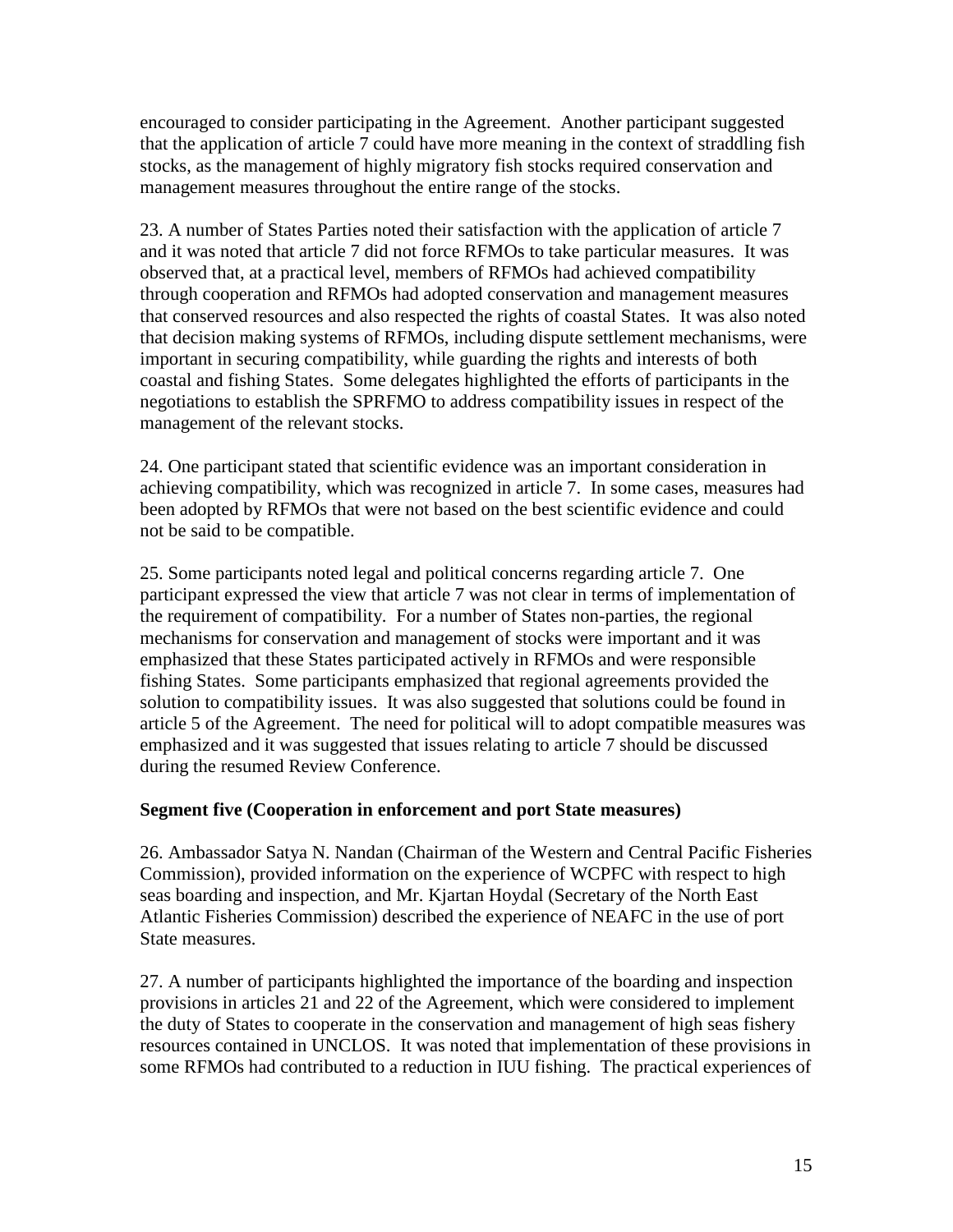some RFMOs illustrated the different ways that enforcement could be ensured, while maintaining a balance between the rights of flag States and inspecting States.

28. The importance of port State measures under article 23 of the Agreement as a compliance mechanism was highlighted, and the work of FAO on a draft legally-binding agreement on port State measures to prevent, deter and eliminate IUU fishing was welcomed. Reference was also made to the FAO model scheme on port State measures, and the importance of cooperation between flag and port States. Different experiences were shared regarding the adoption of port State measures. It was noted that the availability of resources affected the ability of developing States to enforce conservation and management measures, and that even shared enforcement, while reducing costs, involved legal and practical challenges.

29. It was noted that some States considered that the enforcement provisions of the Agreement did not respect the principle of exclusive flag State jurisdiction on the high seas. Some participants noted that these provisions contributed to the reticence of some States to participate in the Agreement, and that other methods of enforcement could be equally effective in ensuring the sustainable management of marine living resources and should be considered. The view was expressed that the efficiency and effectiveness of boarding and inspection as an enforcement tool was overstated, and that a case-by-case approach should be taken. Some participants noted that article 21(15) of the Agreement allowed for alternative enforcement regimes that were equally effective, while other participants were of the view that the provision did not allow sufficient latitude.

30. The point was made that enforcement under articles 21 and 22 of the Agreement was conducted with the consent of the flag State, provided at the time of ratification, and that the relevant provisions of the Agreement were carefully drafted to include safeguards to preserve the primary jurisdiction of flag States on the high seas. It was noted that the investigating State would act to investigate and take enforcement action following an alleged violation only if the flag State was unwilling or unable to fulfill its responsibilities under article 21. Such an enforcement regime was considered necessary to ensure that the provisions of the Agreement were implemented.

31. The enforcement regime utilized by IATTC, which included the use of international observers, black lists and restrictions on trans-shipment and landings, was cited as an example of an alternative mechanism under article 21(15), which was effective in reducing IUU fishing. Under such schemes, participants, who were also parties to the Agreement, could agree to suspend the application of the Agreement's boarding and inspection regime, as between each other, for example, through an RFMO resolution. It was noted that alternative mechanisms, consistent with the Agreement, could address some of the concerns expressed by some States non-parties regarding high seas boarding and inspection. It was suggested that the full range of alternative enforcement mechanisms should be explored and that alternative mechanisms should be discussed in the context of the resumed Review Conference to share experiences on implementation of the Agreement.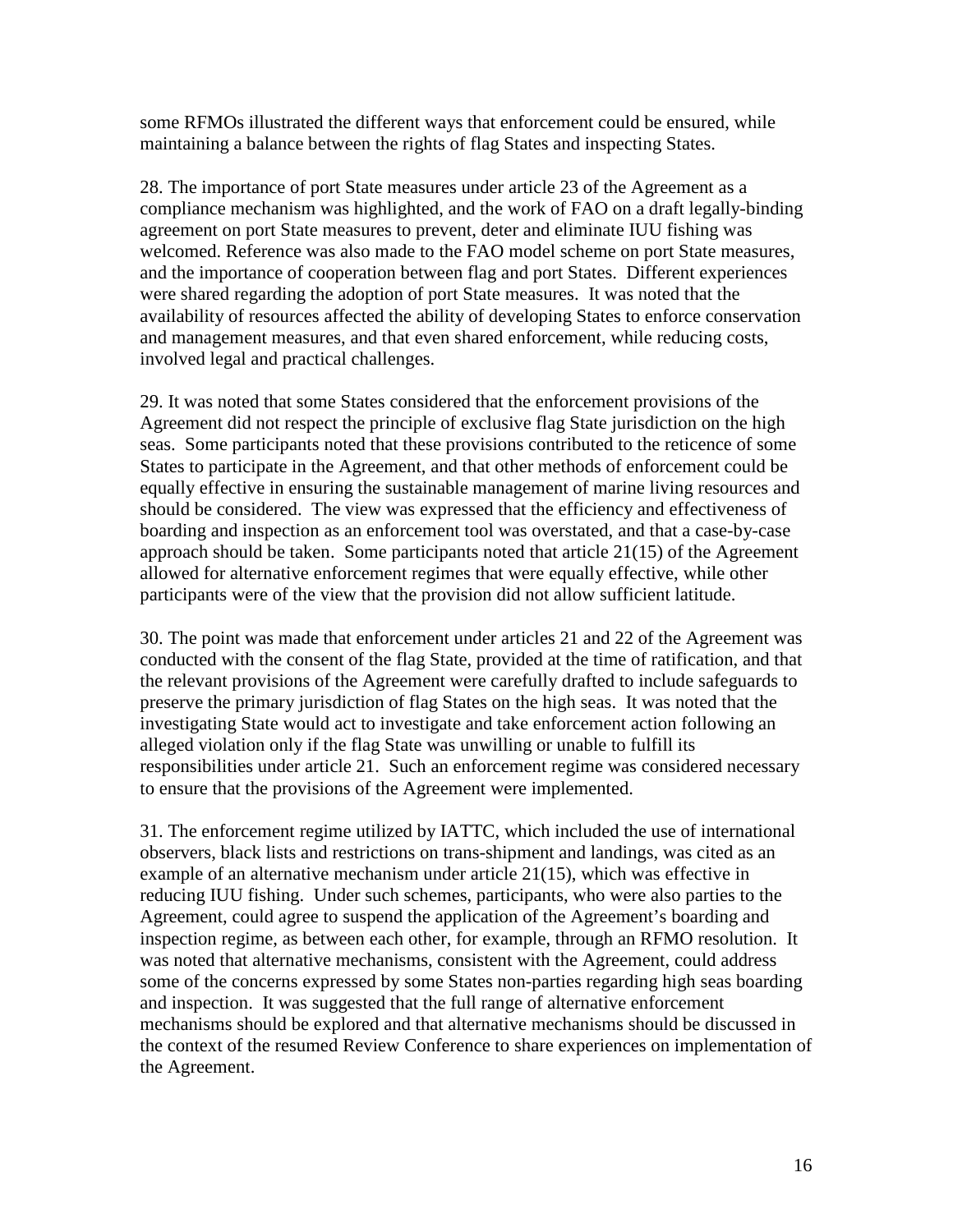32. Some participants expressed concern regarding the safeguards for boarding and inspection in the Agreement and requested more information on how they were being implemented in practice. Particular concern was expressed over the possible use of force by boarding vessels, and the view was expressed that it should be strictly limited. Information was provided regarding boarding and inspection under various regional regimes and the safeguards contained in the Agreement, including requirements of necessity and proportionality on any use of force and liability for damage caused during boarding. Safeguards under regional enforcement regimes were also highlighted.

33. The view was expressed that cooperation in enforcement should also take place across different regions to maximize the effectiveness of measures, such as had occurred between NEAFC and NAFO and among the five tuna RFMOs.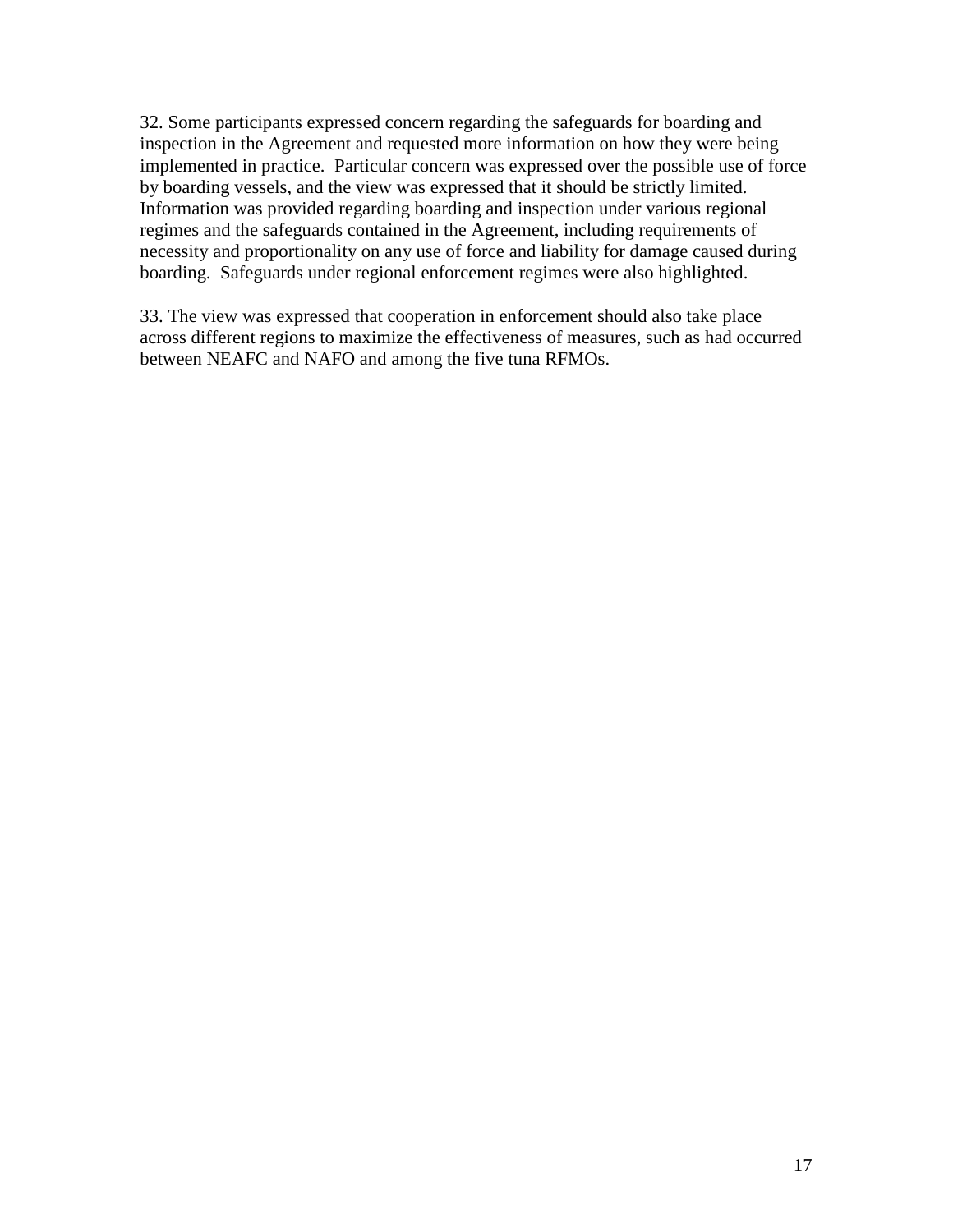### **ANNEX III**

### **Timeline and Programme of Work**

### **March 2009 (ICSP-8)**

- Develop a Timeline and Programme of Work for the resumed Review Conference.
- Provide specific guidance to DOALOS regarding the content and scope of the updated comprehensive report of the Secretary-General, requested in paragraph 32 of General Assembly resolution 63/112, to be prepared in cooperation with FAO. In particular, request that the report include the following components, recognizing that coordination between DOALOS and FAO may be required to complete these tasks:
	- $\triangleright$  Overview of the status and trends of SFS and HMFS, as well as of discrete high seas stocks and non-target and associated and dependent species, provided in a common format using the best available information from, inter alia, FAO, States and RFMO/As;
	- $\triangleright$  Review and analysis of the extent to which the recommendations of the 2006 Review Conference have been implemented;
	- $\triangleright$  Compilation of specific information on the capacity-building needs of developing States in relation to implementation of the Agreement; and
	- $\triangleright$  Overview of the performance reviews of RFMOs that have taken place so far, including a description of the primary recommendations of those performance reviews.
- Request DOALOS to develop and circulate a voluntary questionnaire addressed to States and to RFMO/As regarding the recommendations of the 2006 Review Conference as soon as possible in order for responses to be submitted in a timely manner to enable the updated comprehensive report to be prepared sufficiently in advance of the next round of Informal Consultations.

### **March 2009 – February 2010**

- The General Assembly, through the sustainable fisheries resolution, requests the Secretary-General to convene a ninth round of Informal Consultations of States Parties to the Agreement to serve primarily as preparation for the resumed Review Conference.
- The General Assembly, through the sustainable fisheries resolution, takes note of the report of the eighth round of Informal Consultations of States Parties to the Agreement, and requests the Secretary-General, in preparing, in cooperation with FAO, the updated comprehensive report referred to in paragraph 32 of resolution 63/112, to take into account the specific guidance proposed by the eighth round of Informal Consultations, and also requests that an advance unedited version of the